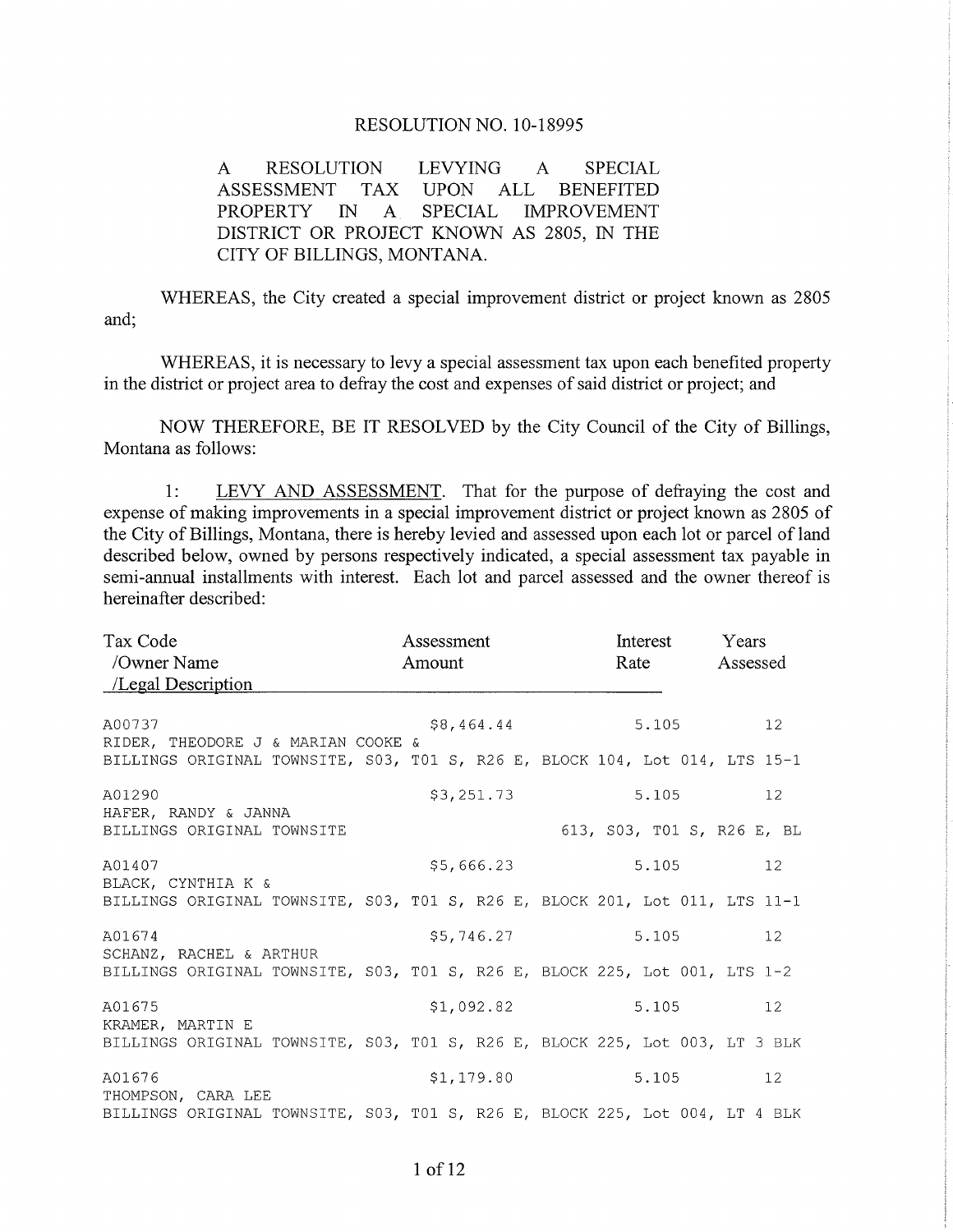$$406.20$ 5.105 12 A01677 ROMO, YSABEL BILLINGS ORIGINAL TOWNSITE, S03, T01 S, R26 E, BLOCK 225, Lot 005, LTS 5-6 5.105  $12$ A01678  $$2,150.31$ TODD, JASON L BILLINGS ORIGINAL TOWNSITE, S03, T01 S, R26 E, BLOCK 225, Lot 007, LTS 7-8 A01679  $$2,275.02$ 5.105  $12$ LONGHORN PROPERTIES LLP 613, S03, T01 S, R26 E, BL BILLINGS ORIGINAL TOWNSITE A01680 \$203.10 5.105  $12$ LAWS, BENJAMIN A III BILLINGS ORIGINAL TOWNSITE, S03, T01 S, R26 E, BLOCK 225, Lot 011, E2 LTS 1 \$2,742.53 5.105  $12$ A01680A ROBINSON, STEVE BILLINGS ORIGINAL TOWNSITE, S03, T01 S, R26 E, BLOCK 225, Lot 011, W2 LT 11 5.105 12 \$3,114.28 A01681 GALLE, ANGELA R 613, S03, T01 S, R26 E, BL BILLINGS ORIGINAL TOWNSITE 5.105 A01682  $$1,982.10$  $12$ KAISER, KRISTI L BILLINGS ORIGINAL TOWNSITE, S03, T01 S, R26 E, BLOCK 225, Lot 013, W2 LTS 1  $$1, 162.36$ 5.105  $12$ A01683 LYTLE FAMILY IRREVOCABLE TRUST BILLINGS ORIGINAL TOWNSITE, S03, T01 S, R26 E, BLOCK 225, Lot 015, LT 15 BL  $$1,075.16$ 5.105  $12$ A01684 LYTLE FAMILY IRREVOCABLE TRUST BILLINGS ORIGINAL TOWNSITE, S03, T01 S, R26 E, BLOCK 225, Lot 016, LT 16 BL \$406.20 5.105 A01685  $12$ MAGANA, ANTONIO & MARIBEL BILLINGS ORIGINAL TOWNSITE, S03, T01 S, R26 E, BLOCK 225, Lot 017, LTS 17-1  $$1,218.59$ 5.105  $12$ A01686 FRIENDSHIP HOUSE OF CHRISTIAN BILLINGS ORIGINAL TOWNSITE, S03, T01 S, R26 E, BLOCK 225, Lot 019, LTS 19-2 5.105 A01969  $$1,351.31$  $12$ CHILTON, PATRICIA M & WAYNE A BILLINGS FIRST ADD, S33, T01 N, R26 E, BLOCK 270, Lot 001, L:1 & 2 B:270 BI \$837.18 5.105  $12$ A01970 FELT, MICHAEL A M BILLINGS FIRST ADD, S33, T01 N, R26 E, BLOCK 270, Lot 003, LTS 3,4 BLK 270  $$1,744.12$ 5.105  $12$ A01971 TRESIDDER, DENNIS BILLINGS FIRST ADD, S33, T01 N, R26 E, BLOCK 270, Lot 005, LT 5-6 BLK 270 B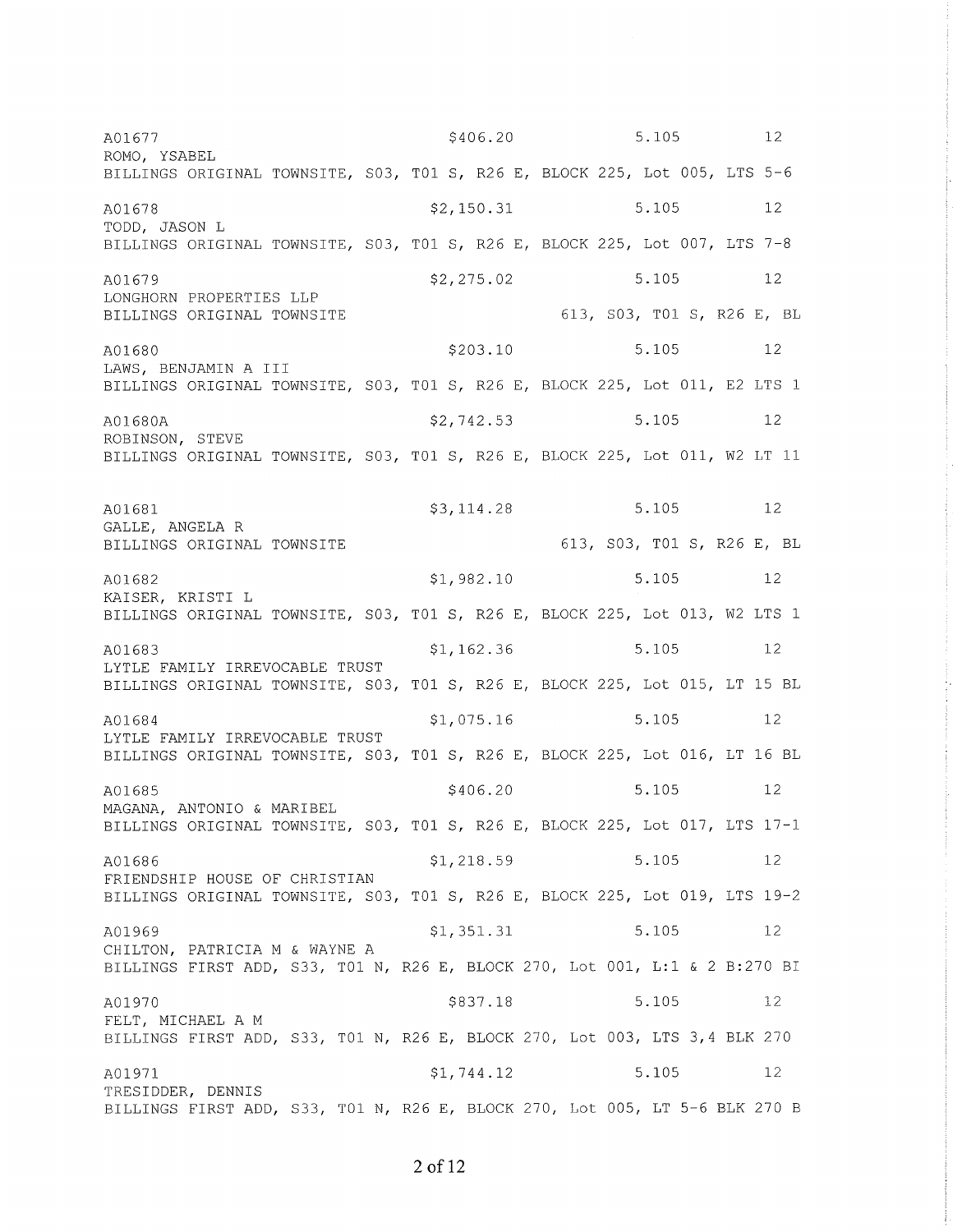\$2,788.07 5.105 12 A01972 TRESIDDER, DENNIS BILLINGS FIRST ADD, S33, T01 N, R26 E, BLOCK 270, Lot 007, LT 7-8 BLK 270 B A01987 \$2,597.44  $5.105$  $12$ CUMMINGS, BARRY K & LINDA S S33, T01 N, R26 E, 601, PARCEL 00A, TR A COS 601 A01989  $$2,498.95$ 5.105  $12$ WILSON, ANDREW E & LAURA L BILLINGS FIRST ADD, S33, T01 N, R26 E, BLOCK 271, Lot 014, SW5'X90' L:14 AL  $$1,902.11$ 5.105  $12$ A01990 BAER, THOMAS W SR & CAROL J BILLINGS FIRST ADD, S33, T01 N, R26 E, BLOCK 271, Lot 017, L:17 & 18 B:271  $$1,731.29$ 5.105  $12$ A01991 YATES, LORRAINE M BILLINGS FIRST ADD, S33, T01 N, R26 E, BLOCK 271, Lot 019, LTS:19 & 20 B:27  $$6,663.13$ 5.105  $12$ A01992 SCHULTZ, WILLIAM K & LOUISE M TRSTE BILLINGS FIRST ADD, S33, T01 N, R26 E, BLOCK 271, Lot 021, L:21-24 B:271 1S  $5.105$ \$423.82  $\sim$  12 A03131 RIGGS, STEVEN R S31, T01 N, R26 E, 389, PARCEL 000, COS 389 IN S2SENENWSE4 31-1N-26E 5.105 12 \$606.21 A04129 NEILL, DARCY M & DOUG A & GINA M 723, S36, TO1 N, R25 E, BL CARLSON SUBD 5.105  $12$  $$642.45$ A04933 NELSON, ANDREW B & CANDICE M CLANTON HEIGHTS SUBD, S31, T01 N, R26 E, BLOCK 001, Lot 020, N54'LTS 20-23  $$771.46$ 5.105  $12$ A05187 LARSEN DECORATORS INC COLLEGE SUBD 1ST FILING, S31, T01 N, R26 E, BLOCK 004, Lot 016, LT 16-18 BL 5.105  $$1,204.88$  $12$ A06511 RAMBOLDT, THOMAS I & CATHERINE J EATON, L T SUBD, S36, TO1 N, R25 E, BLOCK 002, Lot 010, LT 10 BLK 2 L T EAT  $$7,200.49$ 5.105  $12$ A06566 BAUKEMA, THERESA A ECKROTH SUBD, S05, T01 S, R26 E, BLOCK 001, Lot 005, LT 5, 6 W2 LT 7 BLK 1 \$4,776.07 5.105 12 A06912 HABEL, LUCILLE F EVERGREEN SUBD 2ND FILING, S36, T01 N, R25 E, BLOCK 016, Lot 008, LT 8 BLK A07235  $$2,337.19$ 5.105 12 LAUDON, JOHN L FOSTER ADD, S32, T01 N, R26 E, BLOCK 038, Lot 023, W 8T' OF L: 23-24 B: 38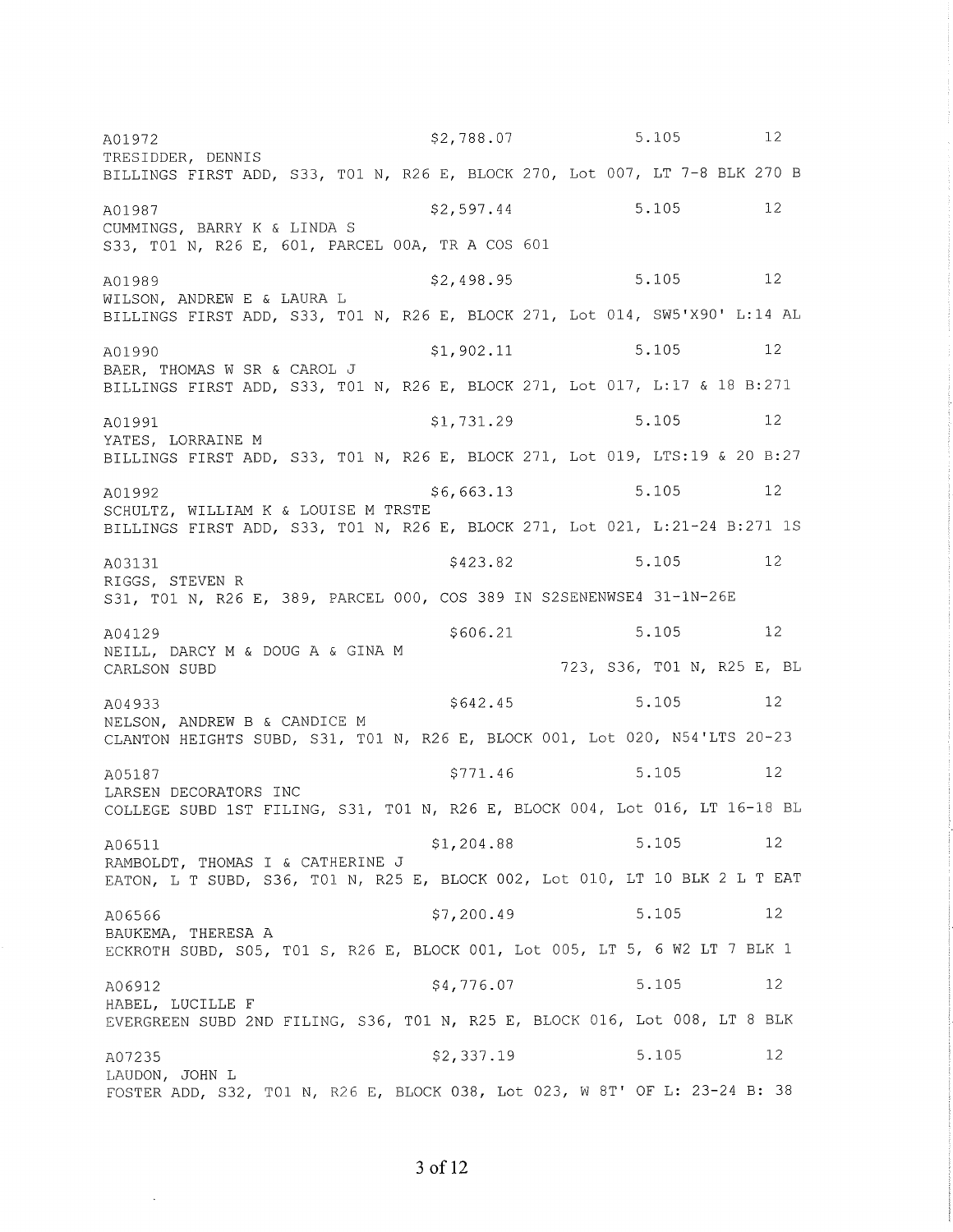\$1,684.77 5.105 12 A07236 LAUDON, JOHN L FOSTER ADD, S32, T01 N, R26 E, BLOCK 038, Lot 023, E 55' OF L; 23-24 B: 38 A07262 \$811.54 5.105 12 SAWTOOTH CENTER LLC FOSTER ADD, S32, T01 N, R26 E, BLOCK 041, Lot 005, LT 6-10 & 15-22 BLK 41 F A07265  $$1,892.23$ 5.105  $12$ LYNDES, JAY C FOSTER ADD, S32, T01 N, R26 E, BLOCK 041, Lot 011, E2 LTS:11 & 12 B:41 FOST A07740 \$3,555.97 5.105 12 BRUM, LINDA K GORHAM PARK SUBD, S06, T01 S, R26 E, BLOCK 002, Lot 004, S 60 FT OF LOT 3 A A07741 \$655.79 5.105  $12$ BURGOYNE, FRANK J & JEANNE A GORHAM PARK SUBD, S06, T01 S, R26 E, BLOCK 002, Lot 005, S 60'OF LT 4 AND N A07742 \$2,663.82 5.105  $12$ OIUM, LARRY G & SANDRA E GORHAM PARK SUBD, S06, T01 S, R26 E, BLOCK 002, Lot 005, S 60 FT OF LT 5 AN A07743 \$1,787.04 5.105  $12$ HOGGAN, MICHAEL E & JUDY A GORHAM PARK SUBD, S06, T01 S, R26 E, BLOCK 002, Lot 007, LT S60' OF 6, N10' A07744 \$3,102.25 5.105  $\overline{12}$ BRAKKE, MICHAEL L & KAREN H GORHAM PARK SUBD, S06, T01 S, R26 E, BLOCK 002, Lot 007, S60' OF N70' L:7 B A07746  $$2,464.94$ 5.105 12 SCOTT, MARK E & SANDRA L GORHAM PARK SUBD, S06, T01 S, R26 E, BLOCK 002, Lot 008, S5' L:7 N55' L:8 B  $$1,983.19$ A07930 5.105 12 GREGORY, MARY JO GORHAM PARK SUBD, S06, T01 S, R26 E, BLOCK 010, Lot 026, LT 26 BLK 10 GORHA \$2,570.77 A07931 5.105  $12$ WILLIAMS, WILMA JEAN TRUSTEE GORHAM PARK SUBD, S06, T01 S, R26 E, BLOCK 010, Lot 027, LT 27 BLK 10 GORHA A07939 \$1,778.08 5.105 12 BROWN, RANDAL J & AMANDA J GORHAM PARK SUBD, S06, T01 S, R26 E, BLOCK 011, Lot 005, LT 5 BLK 11 GORHAM A08324 \$413.36 5.105 12 JOHNSON, MARY ELIZABETH GRANDVIEW SUBD, S32, T01 N, R26 E, BLOCK 017, Lot 012  $$1,563.60$ A08325 5.105  $12$ HAINES, VIRGINIA H & GRANDVIEW SUBD, S32, T01 N, R26 E, BLOCK 017, Lot 013, LT 13 BLK 17 GRANDVI A09293  $$3,129.73$ 5.105 12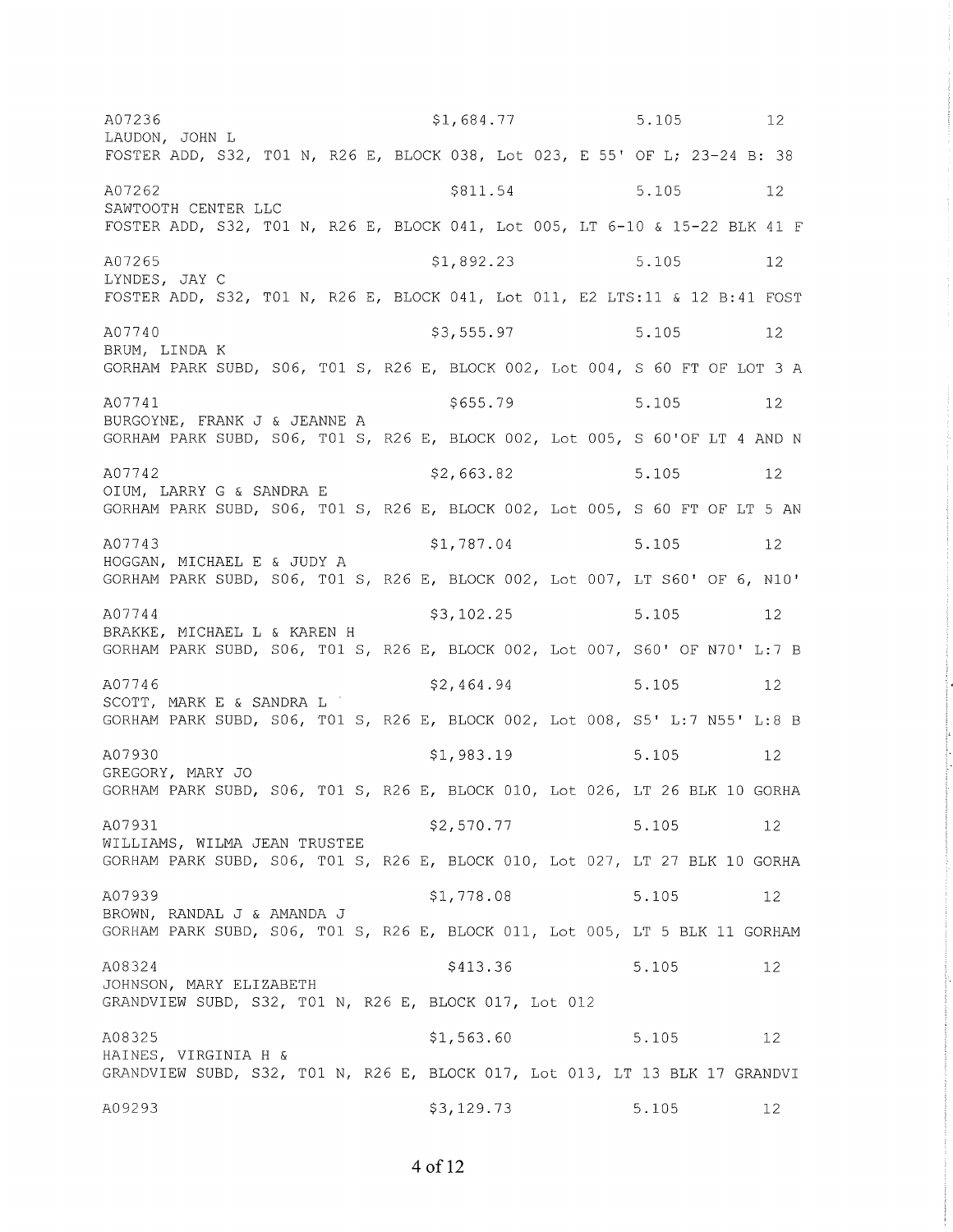HAY CORPORATION HOUSER SUBD, S05, T01 S, R26 E, BLOCK 002, Lot 021, L:21 & 22 B:2 HOUSER SU \$262.79 5.105 12 A09775 REHBERG, DENNIS R & JANICE L KOBER SUBD 3RD FILING, S36, T01 N, R25 E, BLOCK 009, Lot 003, ALSO LT 4 5.105  $12$ A09881 \$64.76 KELLER, HERBERT J & DONNA MAE KOBER SUBD 3RD FILING, S36, T01 N, R25 E, BLOCK 015, Lot 035, LT 36 W 22 FT 5.105 A09882 \$866.83 12 SHENEMAN, JASON J & RHONDA L KOBER SUBD 3RD FILING, S36, T01 N, R25 E, BLOCK 015, Lot 037, LTS 38&39 & W \$483.27 5.105 12 A10782 LARSEN, GLEN A ROUSE SUB, S36, T01 N, R25 E, BLOCK 001, Lot 001, LT 1 BLK 1 ROUSE SUBD 5.105 12  $$6, 214.64$ A13024A LOHOF, ALAN W & JENNIFER A POLY VISTA SUBD, S34, TO1 N, R25 E, BLOCK 010, Lot 013, LT 13 BLK 10 & ADJ \$7,873.48 5.105  $12$ A13024B FRENCH, DON E & PATRICIA S POLY VISTA SUBD, S34, T01 N, R25 E, BLOCK 010, Lot 014, LT 14 BLK 10 & ADJ \$6,713.44 5.105 12 A13161 MAXWELL, CHARLES R & CAROL J REIMERS PARK SUBD, S27, TO1 N, R25 E, BLOCK 001, Lot 01A, LT 1A BLK 1 REIME A13333 \$1,329.89 5.105  $12$ PLATH, ROSEANNE M ROBBINS SUBD, S05, T01 S, R26 E, BLOCK 001, Lot 001, E2 LT 1 BLK 1 ROBBINS \$290.69 5.105  $12$ A13443 MILLER, CLIFTON C ROSEDALE SUBD, S06, T01 S, R26 E, BLOCK 001, Lot 012, LT 12 BLK 1 AMND ROSE 5.105 \$1,472.32  $12$ A13445 GOLDY, CHARLES B JR ROSEDALE SUBD, S06, T01 S, R26 E, BLOCK 001, Lot 014, LT 14 BLK 1 AMND ROSE  $$1, 116.21$ 5.105  $12$ A13448 LOGAN, LINDA F TRUSTEE OF THE ROSEDALE SUBD, S06, T01 S, R26 E, BLOCK 004, Lot 001, LT 1 BLK 4 AMND ROSED 5.105  $$1, 203.98$  $12$ A13449 HALVERSON, CLARA L ROSEDALE SUBD, S06, T01 S, R26 E, BLOCK 004, Lot 002, LT 2 BLK 4 AMND ROSED  $$1,382.46$ 5.105  $12$ A13450 HEDGES, PATRICK A & KIRSTINA E 817, S06, T01 S, R26 E, BL ROSEDALE SUBD  $$1,778.78$ 5.105  $12$ A13451 FOX, RICHARD A & JUDY K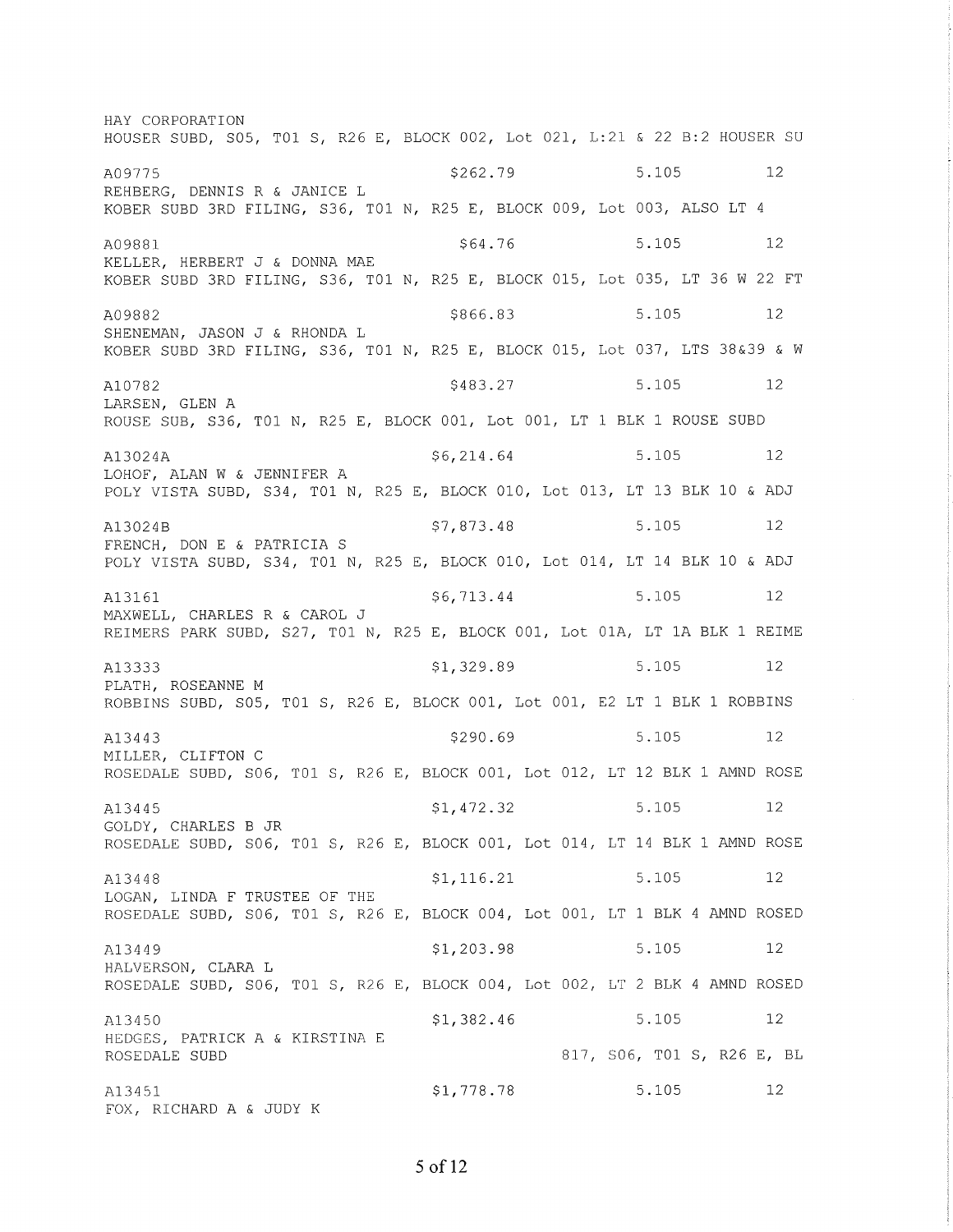ROSEDALE SUBD, S06, T01 S, R26 E, BLOCK 004, Lot 004, LT 4 BLK 4 AMND ROSED A13468  $$2,451.40$ 5.105  $12$ ARNOLD, JOHN J & LORRAINE ROSEDALE SUBD, S06, T01 S, R26 E, BLOCK 006, Lot 005, LT 5 BLK 6 AMND ROSED  $$684.61$ 5.105 A13559 12 CHARNESKY, GREG ROSEDALE SUBD 2ND FILING, S06, T01 S, R26 E, BLOCK 003, Lot 017, LT 17-18 B  $$2,208.25$ 5.105 A13568  $12$ JOHNSTON, MARJORIE R ROSEDALE SUBD 2ND FILING, S06, T01 S, R26 E, BLOCK 004, Lot 008, LT 8 BLK 4 \$2,178.91 5.105 12 A13569 KNIGHT, ROBERT W JR ROSEDALE SUBD 2ND FILING, S06, T01 S, R26 E, BLOCK 004, Lot 009, LT 9 BLK 4  $$1,028.50$ A13570 5.105 12 TOUSLEY, JOSHUA D & TINA M ROSEDALE SUBD 2ND FILING, S06, T01 S, R26 E, BLOCK 004, Lot 010, LT 10 BLK A13571 \$709.38 5.105  $12$ FERRIS, ORRIN & SHARON L ROSEDALE SUBD 2ND FILING, S06, T01 S, R26 E, BLOCK 004, Lot 011, LT 11 BLK A13572 \$596.26  $5.105$  $\sim$  12 JOHNSON & LYLES, INC ROSEDALE SUBD 2ND FILING, S06, T01 S, R26 E, BLOCK 004, Lot 012, LT 12 BLK \$695.32 5.105 A13573  $12$ AMANN, CHARLOTTE ROSEDALE SUBD 2ND FILING, S06, T01 S, R26 E, BLOCK 004, Lot 013, LT 13 BLK  $$1,316.23$ A13574 5.105  $12$ HERT, CLARICE I ROSEDALE SUBD 2ND FILING, S06, T01 S, R26 E, BLOCK 004, Lot 014, LT 14 BLK 5.105 A14733  $$1,438.38$  $12$ AZURE, MARJORIE BELL STATE REALTY ADD, S10, T01 S, R26 E, BLOCK 007, Lot 021, LT 21-22 BLK 7 STA \$4,542.68 5.105 12 A16098 SLOANE FAMILY REVOCABLE TRUST, THE 723, S31, T01 N, R26 E, BL SUNCREST ACRES 1ST FILING  $$2,061.84$ A16654 5.105 12 NEAL, CLAREN SUNSET SUBD 2ND FILING, S05, T01 S, R26 E, BLOCK 001, Lot 001, LT 1 BLK 1 S  $$2,605.23$ 5.105 A16658 12 HAWS, HELEN W SUNSET SUBD 2ND FILING, S05, T01 S, R26 E, BLOCK 001, Lot 005, LT 5 BLK 1 S \$683.04 5.105 A16659  $12$ SHANE, CAROLYN M REVOCABLE TRUST SUNSET SUBD 2ND FILING, S05, T01 S, R26 E, BLOCK 001, Lot 006, LT 6 BLK 1 S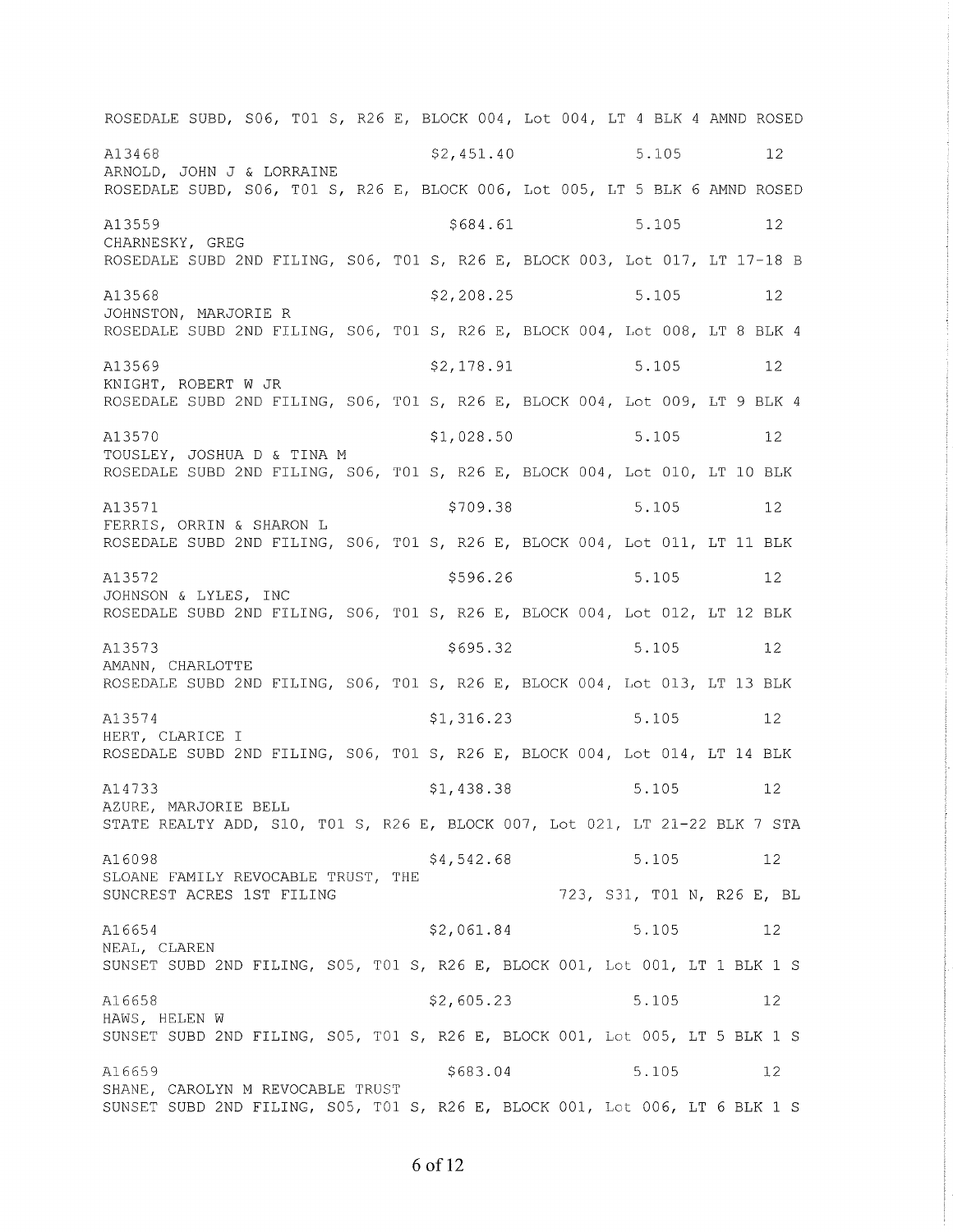\$1,276.49 5.105 12 A16666 BARTHEL, FREDERICK S & TARA KLENA SUNSET SUBD 2ND FILING, S05, T01 S, R26 E, BLOCK 002, Lot 005, E50 FT LT 5 A17675 \$2,187.12 5.105 12 DAHL INVESTMENTS INC FKA WEST SIDE ADD, S04, T01 S, R26 E, BLOCK 002, Lot 037, LT 37-40 BLK 2 WEST S A18829  $$1,089.81$ 5.105  $12$ RIOJAS, WENDY YEGEN SECOND ADD, S03, T01 S, R26 E, BLOCK 009, Lot 017, LT 17-18 BLK 9 YEG \$814.49 5.105 12 A21582 O'BRIEN, TERRANCE L & KATHLEEN C WILSHIRE HEIGHTS SUBD 7TH, S27, T01 N, R25 E, BLOCK 006, Lot 009, LT 9 BLK \$958.40 5.105  $12$ A21584 CASEY, T MICHAEL & MARTHA J MESSEX WILSHIRE HEIGHTS SUBD 7TH, S27, T01 N, R25 E, BLOCK 006, Lot 011, LT 11 BLK 5.105 \$696.65  $12$ A21585 DEPNER, MICHAEL E & BARBARA J WILSHIRE HEIGHTS SUBD 7TH, S27, T01 N, R25 E, BLOCK 006, Lot 012, LT 12 BLK 5.105 12  $$795.43$ A21586 PRESCOTT, ARTHUR J & JANE H WILSHIRE HEIGHTS SUBD 7TH, S27, T01 N, R25 E, BLOCK 006, Lot 013, LT 13 BLK 5.105 12  $$1,261.38$ A24846 STREMCHA, DANIEL S & MARLA T TERRACE ESTATES SUB 2ND FILING, S20, T01 N, R26 E, BLOCK 012, Lot 003, LT 3 5.105 12 A27989 \$81.02 B & P LEASING OLYMPIC PARK SUBD, S11, T01 S, R25 E, BLOCK 017, Lot 001, UNIT 1 PONDEROSA \$81.02 5.105 12 A27990 HAMAN, ALICE M OLYMPIC PARK SUBD, S11, T01 S, R25 E, BLOCK 017, Lot 001, UNIT 2 PONDEROSA 5.105 \$81.02  $12$ A27991 BENNETT, MARLENE V OLYMPIC PARK SUBD, S11, T01 S, R25 E, BLOCK 017, Lot 001, UNIT 3 PONDEROSA  $$81.02$ 5.105  $12$ A27992 PARIS, ROSE ELLEN & GREGORY DON OLYMPIC PARK SUBD, S11, T01 S, R25 E, BLOCK 017, Lot 001, UNIT 4 PONDEROSA \$81.02 5.105 12 A27993 OAKLAND, SHARON M OLYMPIC PARK SUBD, S11, T01 S, R25 E, BLOCK 017, Lot 001, UNIT 5 PONDEROSA A27994 \$81.02 5.105 12 PROPP, MANDIE R OLYMPIC PARK SUBD, S11, T01 S, R25 E, BLOCK 017, Lot 001, UNIT 6 PONDEROSA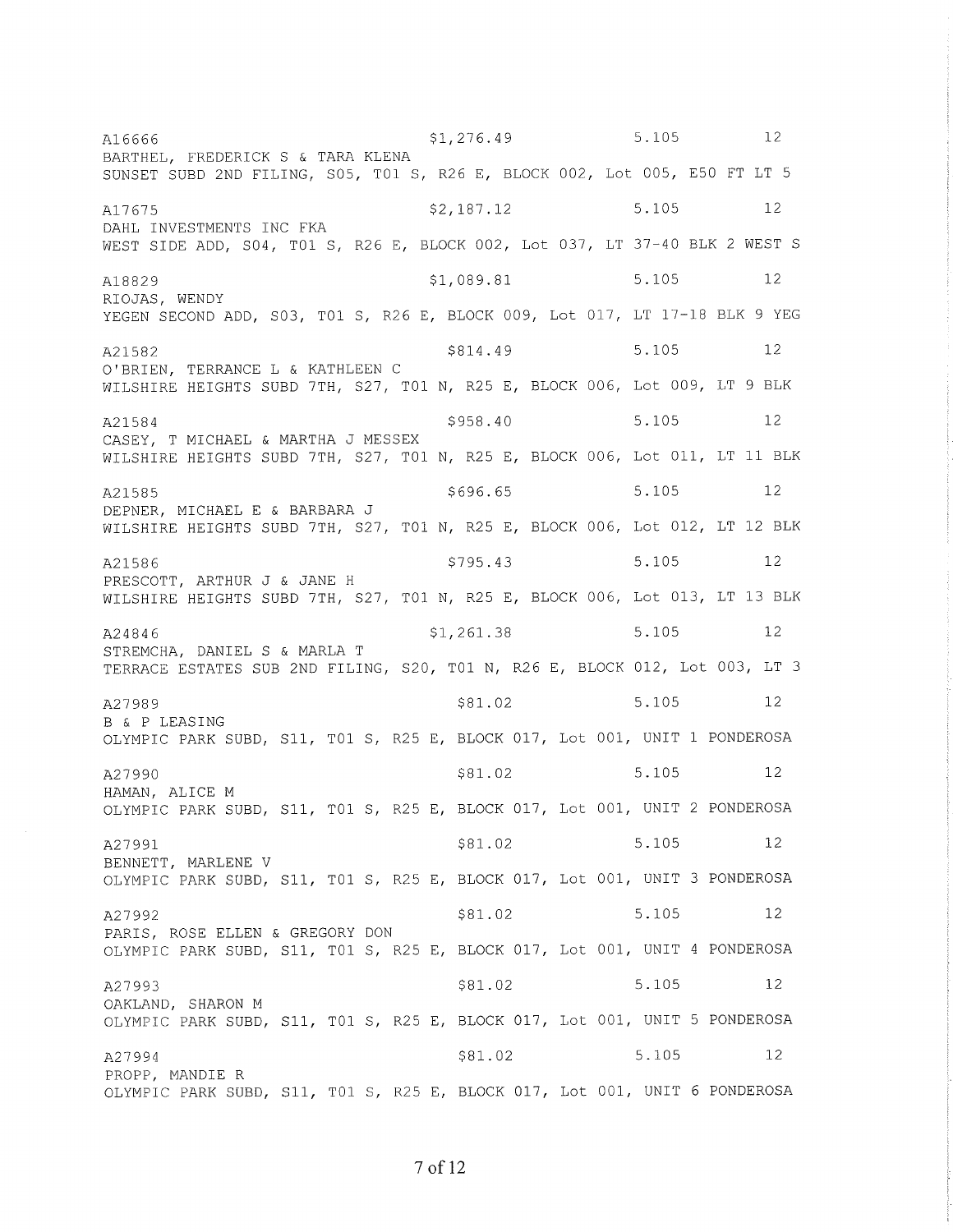A27995 B & P LEASING -------------<br>OLYMPIC PARK SUBD, S11, T01 S, R25 E, BLOCK 017, Lot 001, UNIT 7 PONDEROSA A27996 KUHN, EDNALA .....,<br>OLYMPIC PARK SUBD, S11, T01 S, R25 E, BLOCK 017, Lot 001, UNIT 8 PONDEROSA A27997 LANG, MILTON H JR OLYMP]C PARK SUBD, S11, TO1 S, R25 E, BLOCK 017, Lot 001, UNIT 9 PONDEROSA A27998 RONNING, ROBERT B OLYMPIC PARK SUBD, S11, T01 S, R25 E, BLOCK 017, Lot 001, UNIT 10 PONDEROSA A27999 SCHEER, MELINDA <sup>M</sup> OLYMPIC PARK SUBD, S11, TO1 S, R25 E, BLOCK 017, Lot 001, UNIT 11 PONDEROSA A28000 FORSETH, EIVIND B & JUDITH L OLYMPIC PARK SUBD, S11, T01 S, R25 E, BLOCK 017, Lot 001, UNIT 12 PONDEROSA A28001 PARKER, KOLEEN F OLYMPIC PARK SUBD, S11, T01 S, R25 E, BLOCK 017, Lot 001, UNIT 13 PONDEROSA A28002 KELIM, RHONDA L & RONALD <sup>D</sup> OLYMPIC PARK SUBD, S11, TO1 S, R25 E, BLOCK 017, Lot 001, UNIT 14 PONDEROSA A28003 KING, JUSTIN J OLYMPIC PARK SUBD, S1 L, T01 S, R25 E, BLOCK 017/ Lot 001, UNIT 15 PONDEROSA A28004 OAKLAND, RICH OLYMPIC PARK SUBD, S11, T01 S, R25 E, BLOCK 017, Lot 001, UNIT 16 PONDEROSA A28005 BURGARD FAMILY TRUST & OLYMPIC PARK SUBD, S11, T01 S, R25 E, BLOCK 017, Lot 001, UNIT 17 PONDEROSA A280Q6 PREVOST, ANDREA OLYMPIC PARK SUBD, S11, T01 S, R25 E, BLOCK 017, Lot 001, UNIT 18 PONDEROSA A28001 GUTHRIE, RAYMOND F & VIRGINIA A OLYMPIC PARK SUBD, S11, T01 S, R25 E, BLOCK 017, Lot 001, UNIT 19 PONDEROSA A28008 CLARK, JOHN W olympic park sub<mark>d, S11, T01 S, R25 E, BLOCK 017, Lot 001,</mark> UNIT 20 PONDEROSA A28009 \$81.02 \$81.02 \$81.02 \$81.02 \$81.02 \$81.02 \$81.02 \$81.02 \$81.02 \$81.02 s81.02 \$81.02 \$81.02 \$81.02 \$81.02 5.105 5.105 5.105 5. 105 5. 105 5.105 5. 105 5. 105 5.105 5. 105 5.105 5.105 5.105 5.105 5.105 I2 72 I2 1) 72 72 I2 I2 72 72 I2 12 I2 \2 I2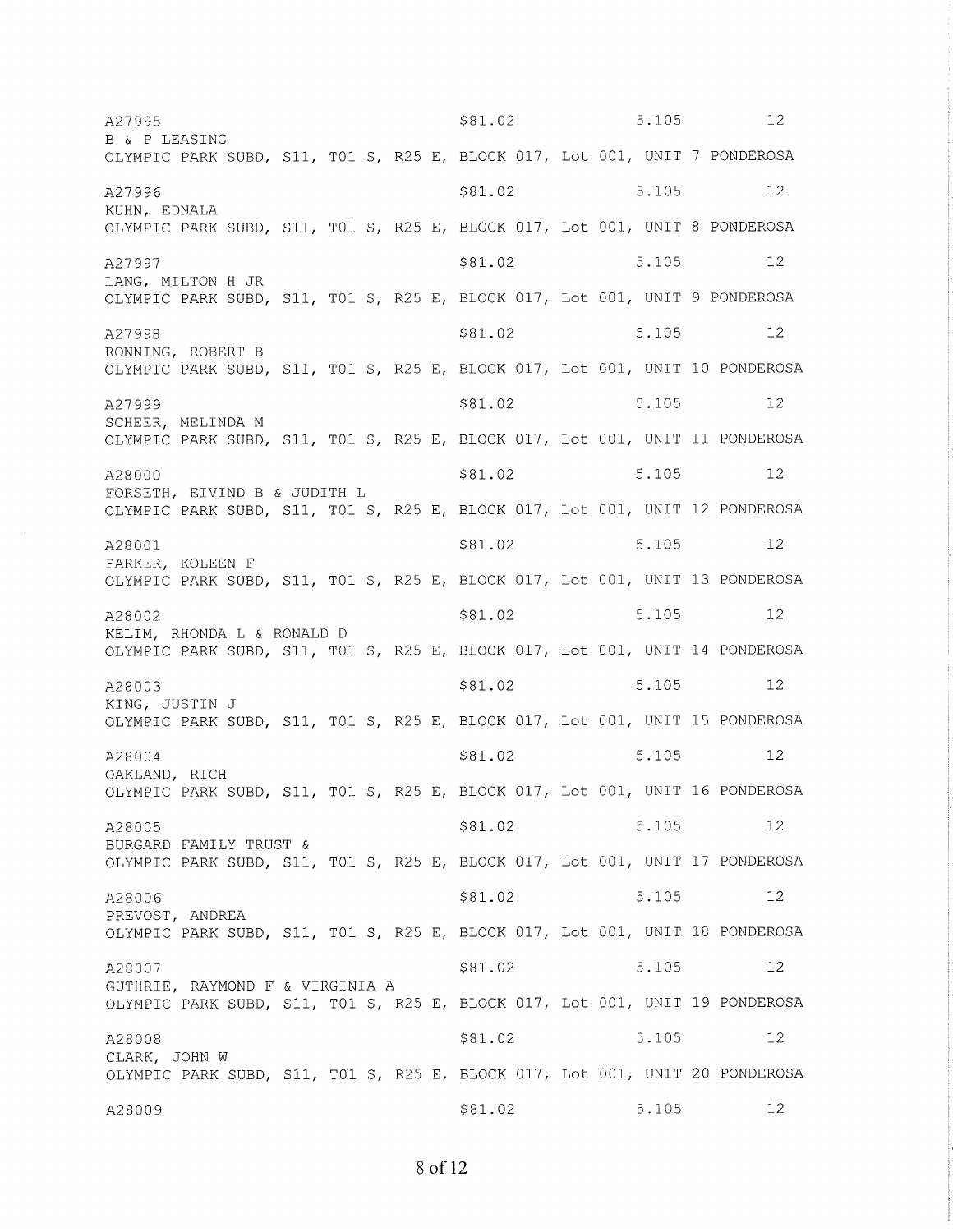STINSON, CHRISTOPHER & CARI OLYMPIC PARK SUBD, 511, T01 S, R25 E, BLOCK 017, Lot 001, UNIT 21 PONDEROSA A28010 s81.02 5.10s <sup>12</sup> FLEMING, SCOTT RYAN OLYMPIC PARK SUBD, S11, T01 S, R25 E, BLOCK 017, Lot 001, UNIT 22 PONDEROSA A28011 5.105 5.105 5.105 5.105 5.105 5.105 5.105 5.105 5.105 5.105 5.105 5.105 5.105 5.105 5.105 5.105 5.105 5.105 5.105 5.105 5.105 5.105 5.105 5.105 5.105 5.105 5.105 5.105 5.105 5.105 5.105 5.105 5.105 5.105 5.105 5.105 CARLSON, DEON L OLYMPIC PARK SUBD, S11, TO1 S, R25 E, BLOCK 017, Lot 001, UNIT 23 PONDEROSA A28012 \$81.02 \$81.02 5.105 12 JOKf, MARGARET RAE & KENNETH <sup>M</sup> OLYMPIC PARK SUBD, S11, T01 S, R25 E, BLOCK 017, Lot 001, UNIT 24 PONDEROSA  $A28013$   $$81.02$   $$5.105$   $12$ ECHEVERR]/ ARTURO OLYMPIC PARK SUBD, S11, T01 S, R25 E, BLOCK 017, Lot 001, UNIT 25 PONDEROSA  $828014$   $$81.02$   $$5.105$   $12$ B & P LEASING OLYMPTC PARK SUBD, S11, T01 S, R25 E, BLOCK 017, Lot 001, UNIT 26 PONDEROSA A28015 5.105 5.105 5.105 5.105 5.105 5.105 5.105 5.105 5.105 5.105 5.105 5 FREEMAN, CALLIE OLYMPIC PARK SUBD, S11, T01 S, R25 E, BLOCK 017, Lot 001, UNIT 27 PONDEROSA  $A28016$   $$81.02$   $$5.105$   $12$ KORBER, JOHN E OLYMPIC PARK SUBD, S11, T01 S, R25 E, BLOCK 017, Lot 001, UNIT 28 PONDEROSA  $\frac{128017}{12}$  \$81.02 5.105 12 LONE ANTELOPE PROPERTIES LLC OLYMPIC PARK SUBD, S11, T01 S, R25 E, BLOCK 017, Lot 001, UNIT 29 PONDEROSA A28018 5.105 5.105 5.105 5.105 5.105 5.105 5.105 5.105 5.105 5.105 5.105 5.105 5.105 5.105 5.105 5.105 5.105 5.105 5.105 5.105 5.105 5.105 5.105 5.105 5.105 5.105 5.105 5.105 5.105 5.105 5.105 5.105 5.105 5.105 5.105 5.105 SEBORG, MYRNA R OLYMPIC PARK SUBD, S11, T01 S, R25 E, BLOCK 017, Lot 001, UNIT 30 PONDEROSA A28019 5.105 5.105 5.105 5.105 5.105 5.105 5.105 5.105 5.105 5.105 5.105 5 CRAMPTON, KELSEY OLYMPIC PARK SUBD, S11, T01 S, R25 E, BLOCK 017, Lot 001, UNIT 31 PONDEROSA  $\frac{128020}{12}$  \$81.02 5.105 12 DUNNING, KEE A OLYMPIC PARK SUBD, S11, T01 S, R25 E, BLOCK 017, Lot 001, UNIT 32 PONDEROSA A28021 \$81.02 \$81.02 5.105 12 B & P LEASING OLYMPIC PARK SUBD, S11, T01 S, R25 E, BLOCK 017, Lot 001, UNIT 33 PONDEROSA A28022 5.105 5.105 5.105 5.105 5.105 5.105 5.105 5.105 5.105 5.105 5.105 5.105 5.105 5.105 5.105 5.105 5.105 5.105 5.105 5.105 5.105 5.105 5.105 5.105 5.105 5.105 5.105 5.105 5.105 5.105 5.105 5.105 5.105 5.105 5.105 5.105 TEMME, LOWELL TRUSTEE OLYMPIC PARK SUBD, S11, T01 S, R25 E, BLOCK 017, Lot 001, UNIT 34 PONDEROSA A28023 \$81.02 JOHNSON, ABIGAIL <sup>C</sup> 5.105 I2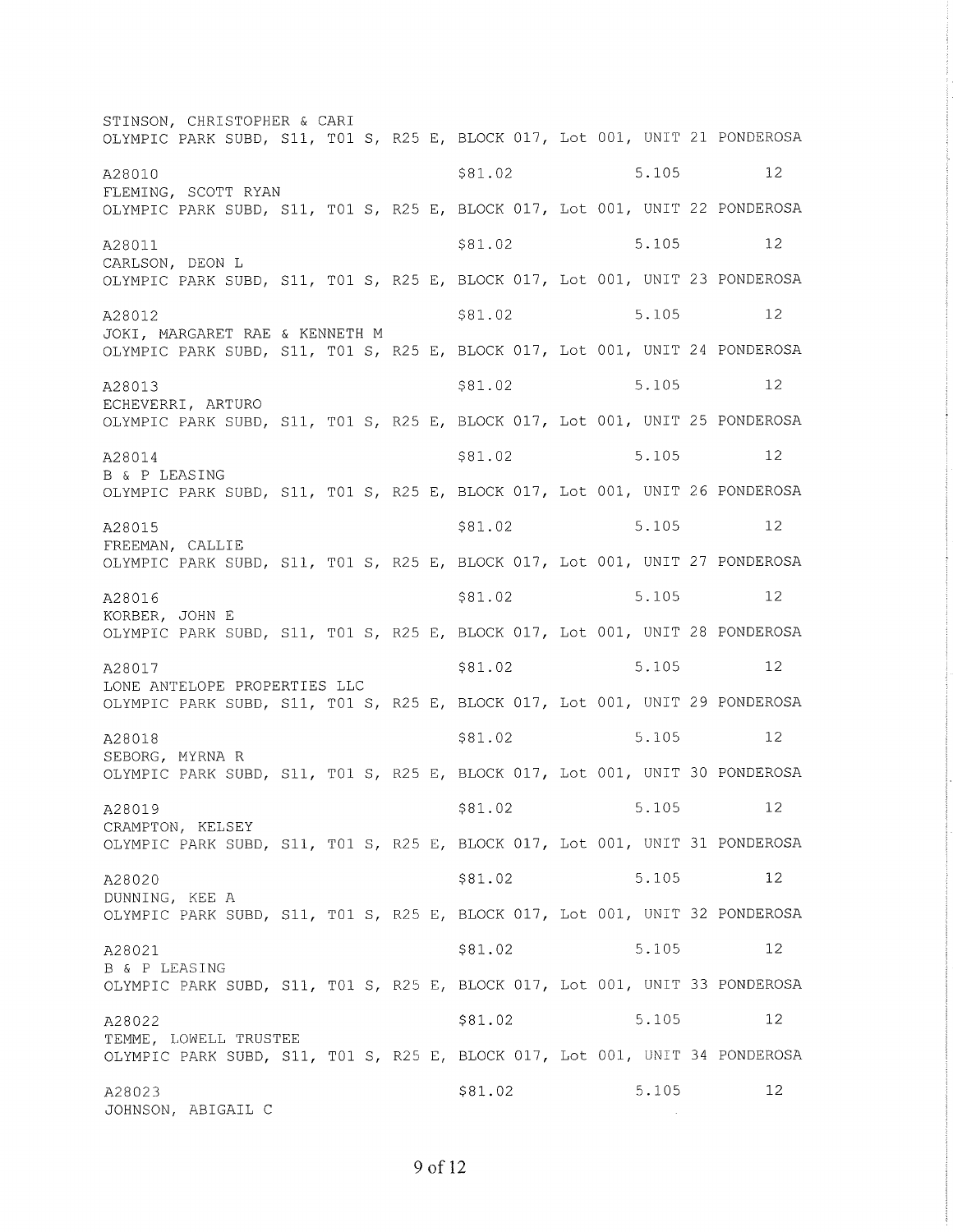OLYMPIC PARK SUBD, S11, T01 S, R25 E, BLOCK 017, Lot 001, UNIT 35 PONDEROSA A28024 5.105 5.105 5.105 5.105 5.105 5.105 5.105 5.105 5.105 5.105 5.105 5 RALPH, WILLIAM <sup>M</sup> OLYMPIC PARK SUBD, S11, T01 S, R25 E, BLOCK 017, Lot 001, UNIT 36 PONDEROSA  $\frac{128025}{12}$  \$81.02 5.105 12 YELVINGTON, TAMARIA OLYMPIC PARK SUBD, S11, T01 S, R25 E, BLOCK 017, Lot 001, UNIT 37 PONDEROSA A28026 5.105 5.105 5.105 5.105 5.105 5.105 5.105 5.105 5.105 5.105 5.105 5 LARSON, CAROL E OLYMPIC PARK SUBD, S11, T01 S, R25 E, BLOCK 017, Lot 001, UNIT 38 PONDEROSA A28027 \$81.02 \$81.02 5.105 12 HAMMEL, MARILYN K OLYMPIC PARK SUBD, S11, T01 S, R25 E, BLOCK 017, LoL 001, UNIT 39 PONDEROSA  $\frac{128028}{12}$  5.105 12 PAIGE, PATRICK <sup>K</sup> OLYMPIC PARK SUBD, S11, T01 S, R25 E, BLOCK 017/ Lot 001, UNIT 40 PONDEROSA A28029 \$81.02 \$81.02 5.105 12 BOWLES, PATRICK D & BARBARÄ. OLYMPIC PARK SUBD, S11, T01 S, R25 E, BLOCK 017, Lot 001, UNIT 41 PONDEROSA A28030 5.105 5.105 5.105 5.105 5.105 5.105 5.105 5.105 5.105 5.105 5.105 5 BRUHAUG, EDWARD O & OLYMPIC PARK SUBD, S11, T01 S, R25 E, BLOCK 017, Lot 001, UNIT 42 PONDEROSA A28031 5.105 5.105 5.105 5.105 5.105 5.105 5.105 5.105 5.105 5.105 5.105 5 BOEHS BARBARA B OLYMPIC PARK SUBD, S11, T01 S, R25 E, BLOCK 017, Lot 001, UNIT 43 PONDEROSA A28032 \$81.02 \$81.02 5.105 12 HEMMER, DOROTHY <sup>M</sup> OLYMPIC PARK SUBD, S11, T01 S, R25 E, BLOCK 017, Lot 001, UNIT 44 PONDEROSA A28033 5.105 5.105 5.105 5.105 5.105 5.105 5.105 5.105 5.105 5.105 5.105 5 CHARETTE, FRED A OLYMPIC PARK SUBD, S11, T01 S, R25 E, BLOCK 017, Lot 001, UNIT 45 PONDEROSA A28034 \$81.02 \$81.02 5.105 12 HICKEL, ROSALIE A OLYMPIC PARK SUBD, S11, T01 S, R25 E, BLOCK 017, Lot 001, UNIT 46 PONDEROSA  $A28035$   $$81.02$   $$5.105$   $12$ RHEA, ERIC M OLYMPIC PARK SUBD, S11, T01 S, R25 E, BLOCK 017, Lot 001, UNIT 47 PONDEROSA A28036 5.105 5.105 5.105 5.105 5.105 5.105 5.105 5.105 5.105 5.105 5.105 5 CUCCIARDI, MICHAEL L & CHERYL UNIT 48 PONDEROSA TOWNHOMES PHASE 1 1/55 INT IN COMMON ELEMENTS 1.818% OWNR A28037 \$81.02 \$81.02 5.105 12 BLUM, BLANCHE E OLYMPIC PARK SUBD, S11, T01 S, R25 E, BLOCK 017, Lot 001, UNIT 49 PONDEROSA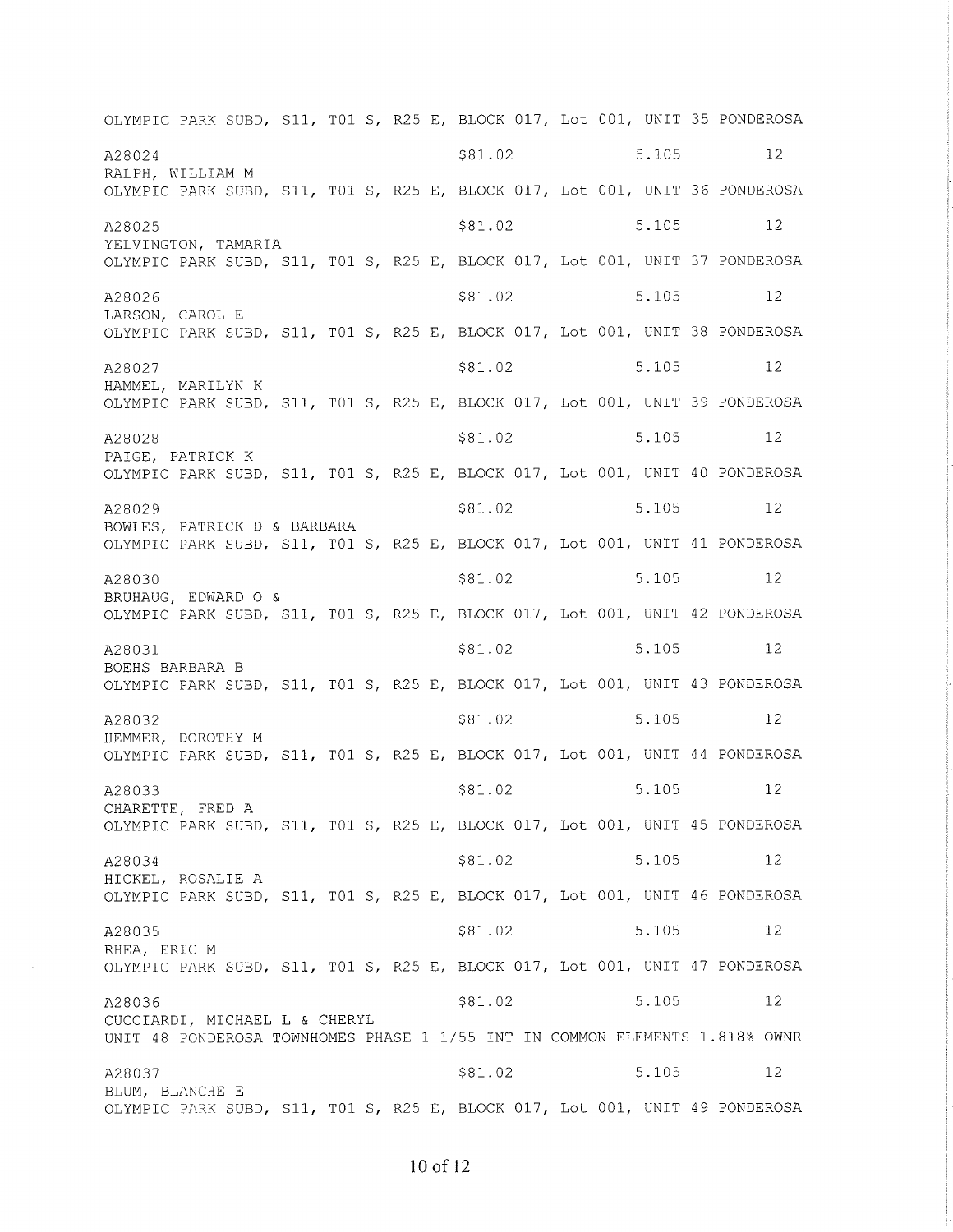5.105  $12$ \$81.02 A28038 WORTHINGTON, BETTY L OLYMPIC PARK SUBD, S11, T01 S, R25 E, BLOCK 017, Lot 001, UNIT 50 PONDEROSA 5.105  $12$ \$81.02 A28039 LICH, VAL OLYMPIC PARK SUBD, S11, T01 S, R25 E, BLOCK 017, Lot 001, UNIT 52 PONDEROSA  $12$ A28040 \$81.02 5.105 WANCHENA, SHAWN D OLYMPIC PARK SUBD, S11, T01 S, R25 E, BLOCK 017, Lot 001, UNIT 54 PONDEROSA \$81.02 5.105  $12$ A28041 HEINAMAN, CHARLES P OLYMPIC PARK SUBD, S11, T01 S, R25 E, BLOCK 017, Lot 001, UNIT 56 PONDEROSA \$81.02 5.105  $12$ A28042 KLUSMANN, DULCIE O OLYMPIC PARK SUBD, S11, T01 S, R25 E, BLOCK 017, Lot 001, UNIT 3920 PONDERO \$81.02 5.105  $12$ A28043 TAYLOR, WANELTA R OLYMPIC PARK SUBD, S11, T01 S, R25 E, BLOCK 017, Lot 001, UNIT 3922 PONDERO 5.105  $12$ \$1,918.98 C05676 HEFTY, BRIANNE MILLICE PARK SUBD 5TH FILING, S01, T01 S, R25 E, BLOCK 011, Lot 011, LT 11  $12.$ \$9,430.93 5.105 D05335 SCHOOL DISTRICT #2 S22, T01 N, R26 E, 408, PARCEL 00B, COS 408 AMEND TRS B & C AND LAMMERS SUB 5.105  $12$ \$7,280.77 E00097 B & P LEASING OLYMPIC PARK SUBD, S11, T01 S, R25 E, BLOCK 017, Lot 001, UNIT 7 PONDEROSA

DISPOSITION OF COLLECTION. All monies collected from the assessment  $2:$ shall be paid into a special improvement district or project Fund. Assessments become delinguent based on the semi-annual due dates of real property taxes, currently December 1 and June 1 of each year.

NOTICE AND HEARING. On Monday, 9/13/2010, at 6:30 p.m., or as soon  $3:$ thereafter as the matter was considered on the agenda of the City Council at a regular meeting held in the Council Chambers of the Police Facility, 220 N.  $27<sup>th</sup>$  St., Billings, Montana, the City Council held a public hearing to hear comments and/or objections to the adoption of this resolution. The City Clerk published notice of the public hearing twice with at least six (6) days separating each publication in a newspaper of general paid circulation with a periodicals mailing permit. The final publication was made at least 10 days prior to the public hearing per MCA 7-12-4177.